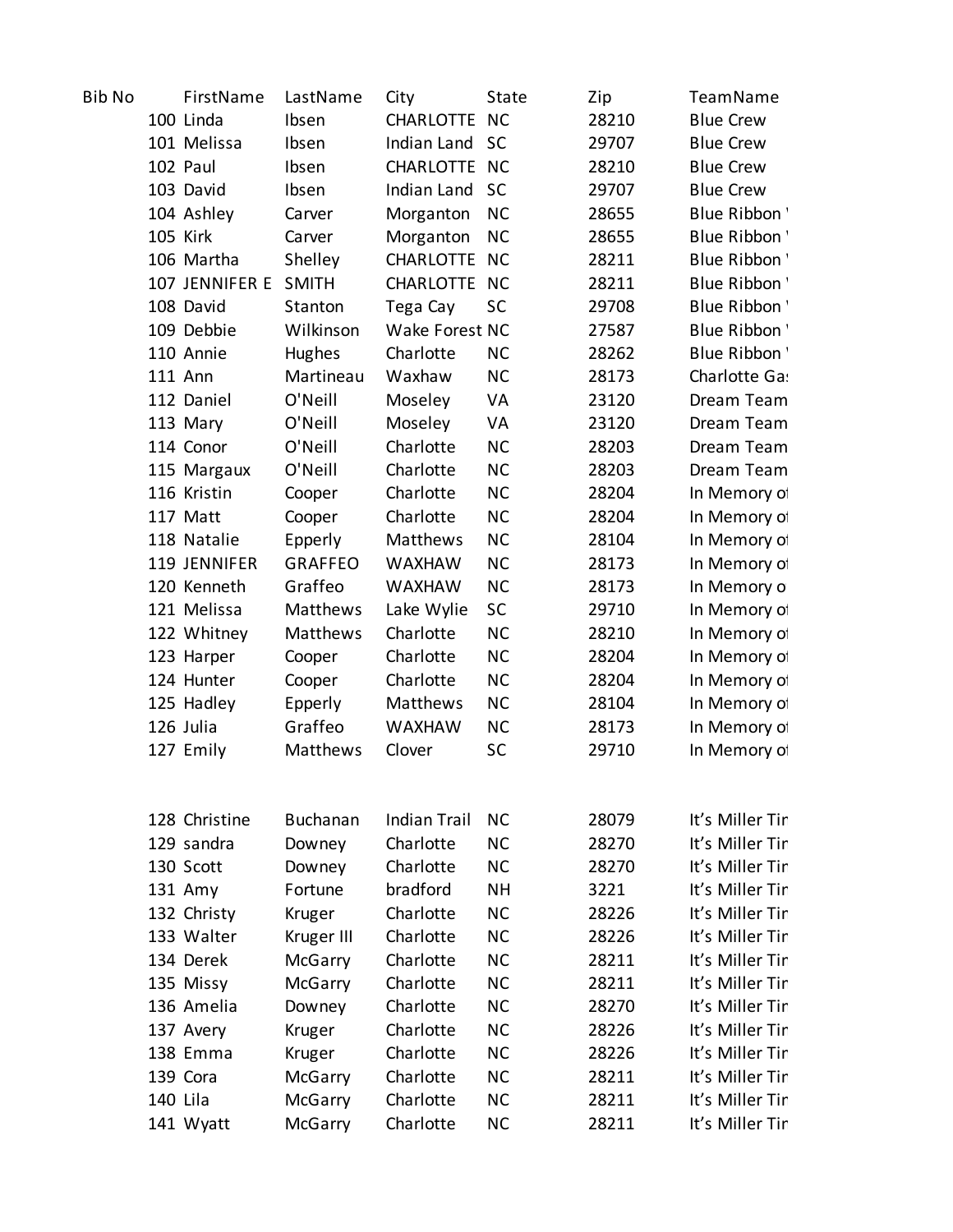|          | 142 Ellen       | Mortensen             | Charlotte            | <b>NC</b> | 28262 | Joanne's Side  |
|----------|-----------------|-----------------------|----------------------|-----------|-------|----------------|
|          | 143 Debra       | Allebach              | Cornelius            | <b>NC</b> | 28031 | Karrie's Sparl |
|          | 144 Kathleen    | Hoffman               | Huntersville         | <b>NC</b> | 28078 | Karrie's Sparl |
|          | 145 Phil        | Hoffman               | Huntersville         | <b>NC</b> | 28078 | Karrie's Sparl |
|          | 146 Denise      | Hohler                | Mooresville          | <b>NC</b> | 28117 | Karrie's Sparl |
|          | 147 Brian       | Pedersen              | denver               | <b>NC</b> | 28037 | Karrie's Sparl |
| 148 jill |                 | pedersen              | denver               | <b>NC</b> | 28037 | Karrie's Sparl |
|          | 149 Lisa        | Blanton               | Charlotte            | <b>NC</b> | 28226 | <b>KCA</b>     |
|          | 150 Todd        | Blanton               |                      |           |       | <b>KCA</b>     |
|          | 151 Brooke      | <b>Brown</b>          | Charlotte            | <b>NC</b> | 28211 | <b>KCA</b>     |
|          |                 |                       |                      |           |       |                |
|          |                 |                       |                      |           |       |                |
|          | 152 Chris       | Caraballo             | Cornelius            | <b>NC</b> | 28031 | Ken's Kickass  |
|          | 153 Erik        | Foor                  | Cornelius            | <b>NC</b> | 28031 | Ken's Kickass  |
|          | 154 Kayse       | Foor                  | Cornelius            | <b>NC</b> | 28031 | Ken's Kickass  |
|          | 155 Russ        | King                  | Cornelius            | <b>NC</b> | 28031 | Ken's Kickass  |
|          | 156 Tara        | King                  | Cornelius            | <b>NC</b> | 28031 | Ken's Kickass  |
|          | 157 Becky       | Petersen              | Cornelius            | <b>NC</b> | 28031 | Ken's Kickass  |
|          | 158 Emily       | Petersen              | <b>FORT LAUDE FL</b> |           | 33301 | Ken's Kickass  |
|          | 159 Marisa      | Petersen              | Cornelius            | <b>NC</b> | 28031 | Ken's Kickass  |
|          | 160 Thomas      | Petersen              | <b>FORT LAUDE FL</b> |           | 33301 | Ken's Kickass  |
|          | 161 Brad        | Spotts                | Cornelius            | <b>NC</b> | 28031 | Ken's Kickass  |
|          | 162 Lisa        | <b>Spotts</b>         | Cornelius            | <b>NC</b> | 28031 | Ken's Kickass  |
|          | 163 Frank       | Sproviero             | cornelius            | <b>NC</b> | 28031 | Ken's Kickass  |
|          | 164 Tina        | Sproviero             | cornelius            | <b>NC</b> | 28031 | Ken's Kickass  |
|          | 165 MaryLou     | Urena-Carab Cornelius |                      | <b>NC</b> | 28031 | Ken's Kickass  |
|          | 166 Sophia      | Caraballo             | Cornelius            | <b>NC</b> | 28031 | Ken's Kickass  |
|          | 167 Everett     | Foor                  | Cornelius            | NC        | 28031 | Ken's Kickass  |
|          | 168 Makaylee    | Foor                  | Cornelius            | <b>NC</b> | 28031 | Ken's Kickass  |
|          | 169 Justin      | Petersen              | Cornelius            | <b>NC</b> | 28031 | Ken's Kickass  |
|          | 170 Michael     | Sproviero             | cornelius            | <b>NC</b> | 28031 | Ken's Kickass  |
|          | 171 Makenzie    | Weller                | Cornelius            | <b>NC</b> | 28031 | Ken's Kickass  |
|          | 172 Monique     | Jennings              | Charlotte            | <b>NC</b> | 28278 | Leslie's Tean  |
|          | 173 Camrynn     | Jennings              | Charlotte            | <b>NC</b> | 28278 | Leslie's Tean  |
|          | 174 Christopher | Jennings              | Charlotte            | <b>NC</b> | 28278 | Leslie's Tean  |
|          | 175 Ashtyn      | Berry                 | Charlotte            | <b>NC</b> | 28209 | No ifs, ands,  |
|          | 176 Annette     | Skidmore              | Valdese              | <b>NC</b> | 28690 | No ifs, ands,  |
|          | 177 Casey       | Stephens              | Charlotte            | <b>NC</b> | 28202 | No ifs, ands,  |
|          | 178 Cindy       | Stephens              | Valdese              | <b>NC</b> | 28690 | No ifs, ands,  |
|          |                 |                       |                      |           |       |                |
|          |                 |                       |                      |           |       |                |
|          | 179 Prashant    | Joshi                 | Concord              | <b>NC</b> | 28027 | Novant Healt   |
|          | 180 Prashant    | Joshi                 | Concord              | <b>NC</b> | 28027 | Novant Healt   |
|          | 181 Liza        | <b>Barrett</b>        | Charlotte            | <b>NC</b> | 28214 | Stricklin Stro |
|          | 182 Gary        | Roberts               | Gainesville          | <b>MO</b> | 65655 | Stricklin Stro |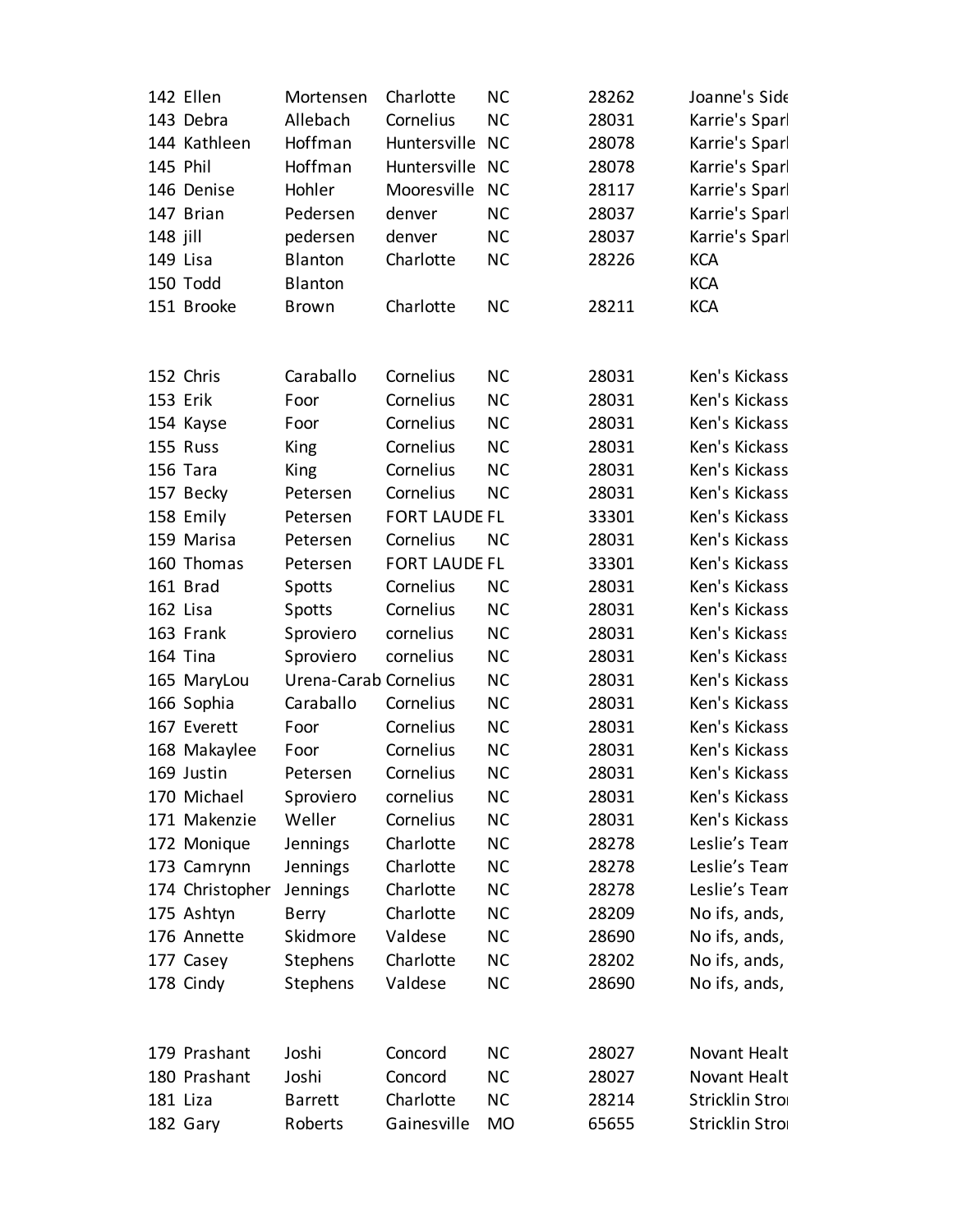|         | 183 Shelly     | roberts               | Gainesville          | <b>MO</b> | 65655      | Stricklin Stro      |
|---------|----------------|-----------------------|----------------------|-----------|------------|---------------------|
|         | 184 Lisa       | Ridgley               | Columbus             | OH        | 43206      | Strollin' for tl    |
|         | 185 Jazmine    | Robinson              | <b>GREENVILLE SC</b> |           | 29607      | Team Krissie        |
|         | 186 Vincent    | Smith                 | Charlotte            | <b>NC</b> | 28262      | <b>Team Krissie</b> |
|         | 187 Horace     | Washington Greenville |                      | <b>SC</b> | 29607      | Team Krissie        |
|         | 188 Kristine   | Smith                 | Charlotte            | <b>NC</b> | 28262      | <b>Team Krissie</b> |
|         | 189 Andrew     | Corkhum               | Waxhaw               | <b>NC</b> | 28173      | Team Viar/Tl        |
|         | 190 Morgan     | Gay                   | Danville             | VA        | 24540      | Team Viar/Tl        |
|         | 191 Stephen M. | Gay                   | Danville             | VA        | 24540      | Team Viar/Tl        |
|         | 192 Helen      | Hutchison             | Charlotte            | <b>NC</b> | 28226      | Team Viar/Tl        |
|         | 193 Katy       | Viar                  | Waxhaw               | <b>NC</b> | 28173      | Team Viar/T         |
|         | 194 Ted        | Viar                  | Waxhaw               | <b>NC</b> | 28173      | Team Viar/Tl        |
|         | 195 Chloe      | Gay                   | Danville             | VA        | 24540      | Team Viar/Tl        |
|         | 196 Whitney    | Williams              | Powhatan             | VA        | 23139      | Team Viar/Tl        |
|         | 197 Jason      | Harper                | Monroe               | <b>NC</b> | 28110      | The Tuff Tusl       |
|         | 198 Karen      | Harper                | Monroe               | <b>NC</b> | 28110      | The Tuff Tusl       |
|         | 199 Carol      | Ponikvar              | Monroe               | <b>NC</b> | 28110      | The Tuff Tusl       |
|         | 200 John       | Ponikvar              | Monroe               | <b>NC</b> | 28110      | The Tuff Tusl       |
| 201 JP  |                | Ponikvar              | Monroe               | <b>NC</b> | 28110      | The Tuff Tusl       |
|         | 202 Maudie     | Ponikvar              | Monroe               | <b>NC</b> | 28110      | The Tuff Tusl       |
|         | 203 Laura      | Gutknecht             | Charlotte            | <b>NC</b> | 28277      | <b>Tryon Endosc</b> |
|         | 204 Kathy      | Lord                  | Charlotte            | <b>NC</b> | 28277      | <b>Tryon Endosc</b> |
| 205 Pat |                | Markowitz             | Charlotte            | <b>NC</b> | 28277      | <b>Tryon Endosc</b> |
|         | 206 Mary Beth  | Sutterley             | Matthews             | <b>NC</b> | 28104      | <b>Tryon Endosc</b> |
|         | 207 Charlie    | Davis                 | <b>HARRISBUR(NC</b>  |           | 28075-8610 |                     |
|         | 208 Terri      | Davis                 | HARRISBUR(NC         |           | 28075-8610 |                     |
|         | 209 Charlene   | Eichinger             | Charlotte            | <b>NC</b> | 28211      |                     |
|         | 210 katie      | eichinger             | huntersville         | <b>NC</b> | 28078      |                     |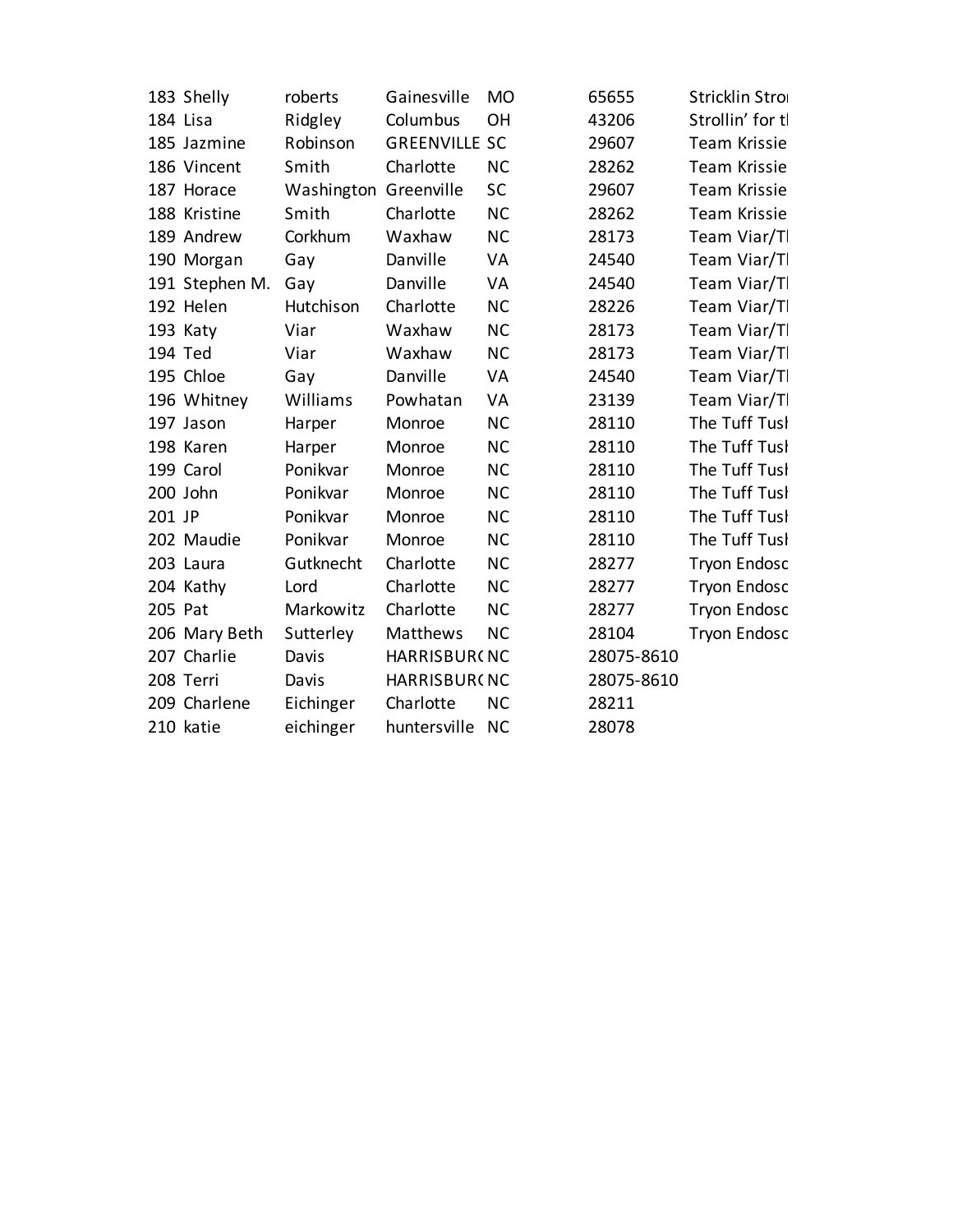|                  |                               |        | 5krunnersfin DiagnosedCC Gender (Part Participation Age | <b>Shirt Size</b> |          |
|------------------|-------------------------------|--------|---------------------------------------------------------|-------------------|----------|
|                  | No                            | Female | Adult 5K Wal                                            | 73 Adult-L        | 11:00 AM |
|                  | No                            | Female | Adult 5K Wal                                            | 40 Adult-L        | 11:00 AM |
|                  | No                            | Male   | Adult 5K Wal                                            | 74 Adult-XL       | 11:00 AM |
|                  | 30 Yes                        | Male   | Colorectal Ca                                           | 44 Adult-L        | 11:00 AM |
| Warriors - Th No |                               | Female | Adult 5K Wal                                            | 33 Adult-M        | 11:00 AM |
| Warriors - Th No |                               | Male   | Adult 5K Wal                                            | 33 Adult-XL       | 11:00 AM |
| Warriors - Th No |                               | Female | Adult 5K Wal                                            | 54 Adult-S        | 11:00 AM |
| Warriors - Th No |                               | Female | Adult 5K Wal                                            | 54 Adult-XXL      | 11:00 AM |
| Warriors - Th No |                               | Male   | Adult 5K Wal                                            | 53 Adult-XL       | 11:00 AM |
| Warriors - Th No |                               | Female | Adult 5K Wal                                            | 63 Adult-L        | 11:00 AM |
| Warriors - Th No |                               | Female | Youth 5K Wa                                             | 62 Adult-M        | 11:00 AM |
| stro             | No                            | Female | Adult 5K Wal                                            | 57 Adult-XL       | 11:00 AM |
|                  | No                            | Male   | Adult 5K Wal                                            | 67 Adult-XL       | 11:00 AM |
|                  | No                            | Female | Adult 5K Wal                                            | 65 Adult-M        | 11:00 AM |
|                  | Yes                           | Male   | Colorectal Ca                                           | 41 Adult-M        | 11:00 AM |
|                  | No                            | Female | Youth 5K Wa                                             | 7 Youth-M         | 11:00 AM |
| f Mark Matth No  |                               | Female | Adult 5K Wal                                            | 44 Adult-M        | 11:00 AM |
| f Mark Matth No  |                               | Male   | Adult 5K Wal                                            | 45 Adult-XL       | 11:00 AM |
| f Mark Matth No  |                               | Female | Adult 5K Wal                                            | 44 Adult-XL       | 11:00 AM |
| f Mark Matth No  |                               | Female | Adult 5K Wal                                            | 48 Adult-M        | 11:00 AM |
| 50 minutes No    |                               | Male   | Adult 5K Wal                                            | 50 Adult-XXL      | 11:00 AM |
| f Mark Matth No  |                               | Female | Adult 5K Wal                                            | 46 Adult-XL       | 11:00 AM |
| f Mark Matth No  |                               | Male   | Adult 5K Wal                                            | 36 Adult-M        | 11:00 AM |
| f Mark Matth No  |                               | Female | Youth 5K Wa                                             | 6 Youth-S         | 11:00 AM |
|                  | f Mark Matthews/Team M Male   |        | Youth 5K Wa                                             | 9 Youth-M         | 11:00 AM |
| f Mark Matth No  |                               | Female | Youth 5K Wa                                             | 7 Youth-M         | 11:00 AM |
|                  | f Mark Matthews/Team M Female |        | Youth 5K Wa                                             | 15 Adult-S        | 11:00 AM |
| f Mark Matth No  |                               | Female | Youth 5K Wa                                             | 7 Youth-S         | 11:00 AM |
| ne!              | No                            | Female | Adult 5K Wal                                            | 48 Adult-M        | 11:05 AM |
| ne!              | No                            | Female | Adult 5K Wal                                            | 48 Adult-M        | 11:05 AM |
| ne!              | No                            | Male   | Adult 5K Wal                                            | 44 Adult-L        | 11:05 AM |
| ne!              | No                            | Female | Adult 5K Wal                                            | 45 Adult-XL       | 11:05 AM |
| ne!              | No                            | Female | Adult 5K Wal                                            | 46 Adult-L        | 11:05 AM |
| ne!              | No                            | Male   | Adult 5K Wal                                            | 43 Adult-XL       | 11:05 AM |
| ne!              | No                            | Male   | Adult 5K Wal                                            | 44 Adult-XL       | 11:05 AM |
| ne!              | No                            | Female | Adult 5K Wal                                            | 39 Adult-XS       | 11:05 AM |
| ne!              |                               | Female | Youth 5K Wa                                             | 10 Youth-L        | 11:05 AM |
| ne!              | No                            | Female | Youth 5K Wa                                             | 9 Youth-L         | 11:05 AM |
| ne!              | No                            | Female | Youth 5K Wa                                             | 12 Youth-L        | 11:05 AM |
| ne!              |                               | Female | Youth 5K Wa                                             | 7 Youth-S         | 11:05 AM |
| ne!              |                               | Female | Youth 5K Wa                                             | 11 Youth-L        | 11:05 AM |
| ne!              |                               | Male   | Youth 5K Wa                                             | 3 Youth-XS        | 11:05 AM |
|                  |                               |        |                                                         |                   |          |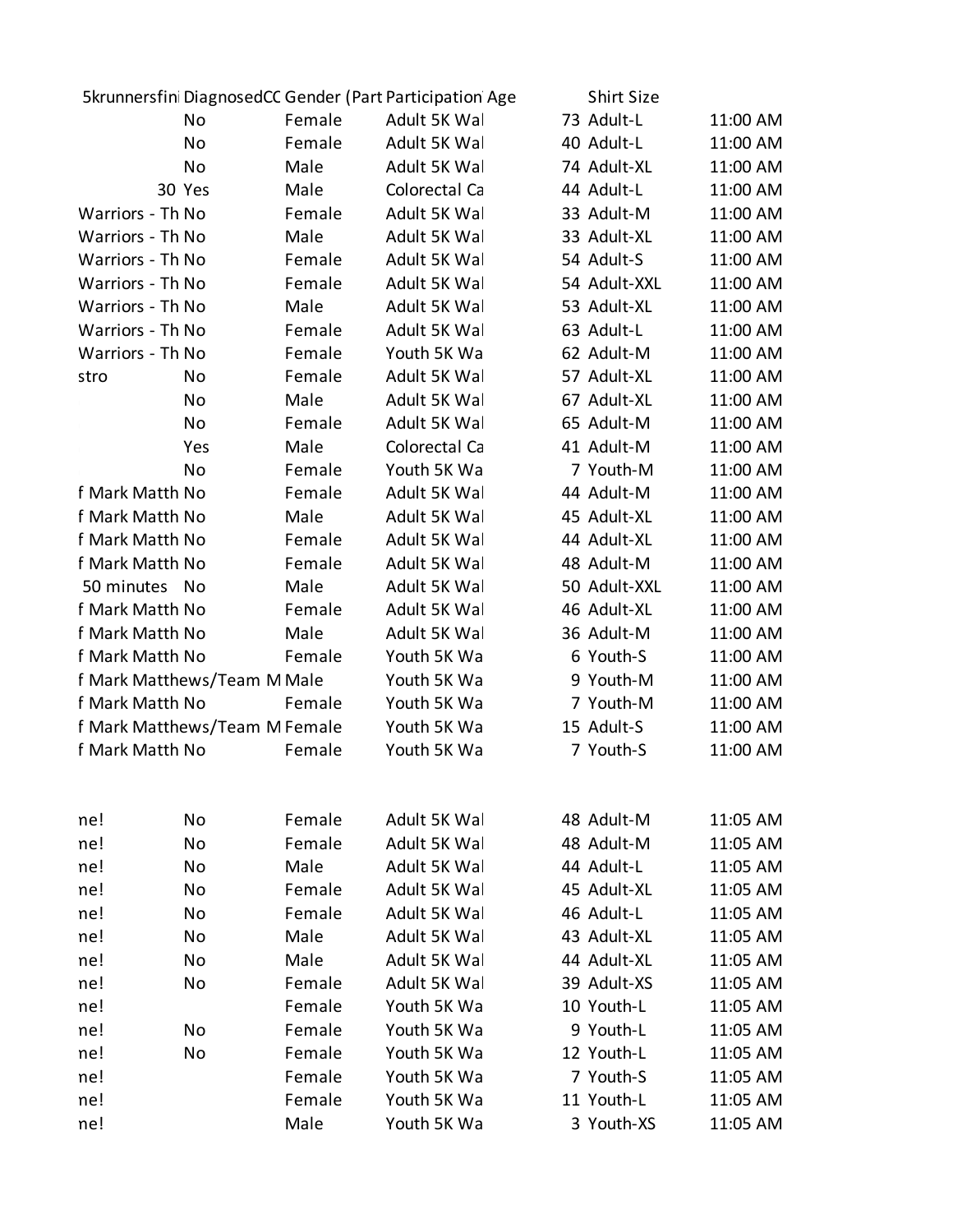| ekicks         | No  | Female | Adult 5K Wal  | 23 Adult-M   | 11:05 AM |
|----------------|-----|--------|---------------|--------------|----------|
| kle Squad      | No  | Male   | Adult 5K Wal  | 54 Adult-S   | 11:05 AM |
| kle Squad      | No  | Female | Adult 5K Wal  | 72 Adult-XL  | 11:05 AM |
| kle Squad      | No  | Male   | Adult 5K Wal  | 69 Adult-XL  | 11:05 AM |
| kle Squad      | No  | Female | Adult 5K Wal  | 55 No shirt  | 11:05 AM |
| kle Squad      | No  | Male   | Adult 5K Wal  | 49 Adult-XL  | 11:05 AM |
| kle Squad      | No  | Female | Adult 5K Wal  | 46 Adult-M   | 11:05 AM |
|                | No  | Female | Adult 5K Wal  | 58 Adult-M   | 11:05 AM |
|                | No  | Male   | Adult 5K Wal  | 59 Adult-XL  | 11:05 AM |
|                | No  | Female | Adult 5K Wal  | 32 Adult-M   | 11:05 AM |
| Krew           | No  | Male   | Adult 5K Wal  | 40 Adult-M   | 11:10 AM |
| <b>Krew</b>    | No  | Male   | Adult 5K Wal  | 39 Adult-XL  | 11:10 AM |
| Krew           | No  | Female | Adult 5K Wal  | 33 Adult-M   | 11:10 AM |
| Krew           | No  | Male   | Adult 5K Wal  | 47 Adult-XL  | 11:10 AM |
| Krew           | No  | Female | Adult 5K Wal  | 44 Adult-M   | 11:10 AM |
| <b>Krew</b>    | No  | Female | Adult 5K Wal  | 43 Adult-L   | 11:10 AM |
| Krew           | No  | Female | Adult 5K Wal  | 34 Adult-S   | 11:10 AM |
| Krew           | No  | Female | Adult 5K Wal  | 26 Adult-L   | 11:10 AM |
| Krew           | No  | Male   | Adult 5K Wal  | 37 Adult-L   | 11:10 AM |
| Krew           | No  | Male   | Adult 5K Wal  | 53 Adult-XXL | 11:10 AM |
| Krew           | No  | Female | Adult 5K Wal  | 51 Adult-M   | 11:10 AM |
| 60 minutes     | No  | Male   | Adult 5K Wal  | 48 Adult-XXL | 11:10 AM |
| 60 minutes     | No  | Female | Adult 5K Wal  | 48 Adult-M   | 11:10 AM |
| <b>Krew</b>    |     | Female | Adult 5K Wal  | 40 Adult-L   | 11:10 AM |
| Krew           |     | Female | Youth 5K Wa   | 12 Adult-M   | 11:10 AM |
| Krew           | No  | Male   | Youth 5K Wa   | 2 Youth-XS   | 11:10 AM |
| <b>Krew</b>    | No  | Female | Youth 5K Wa   | 6 Youth-M    | 11:10 AM |
| Krew           |     | Female | Youth 5K Wa   | 8 Youth-L    | 11:10 AM |
| Krew           | No  | Male   | Youth 5K Wa   | 10 Youth-M   | 11:10 AM |
| <b>Krew</b>    | No  | Female | Youth 5K Wa   | 15 Adult-M   | 11:10 AM |
| J.             |     | Female | Adult 5K Wal  | 39 Adult-M   | 11:10 AM |
| J.             |     | Female | Youth 5K Wa   | 10 Youth-L   | 11:10 AM |
|                |     | Male   | Youth 5K Wa   | 4 Youth-XS   | 11:10 AM |
| J.<br>or butts | No  | Female | Adult 5K Wal  | 29 Adult-L   | 11:10 AM |
| or butts       | No  | Female | Adult 5K Wal  | 61 Adult-XL  | 11:10 AM |
| or butts       |     | Female | Adult 5K Wal  | 29 Adult-M   | 11:10 AM |
| or butts       | Yes | Female | Colorectal Ca | 61 Adult-XL  | 11:10 AM |
|                |     |        |               |              |          |
| h 2021         | No  | Male   | Adult 5K Wal  | 34 Adult-M   | 11:15 AM |
| h 2021         | No  | Female | Adult 5K Wal  | 30 Adult-S   | 11:15 AM |
| ng             | No  | Female | Adult 5K Wal  | 34 Adult-M   | 11:15 AM |
| ng             |     | Male   | Adult 5K Wal  | 56 Adult-L   | 11:15 AM |
|                |     |        |               |              |          |